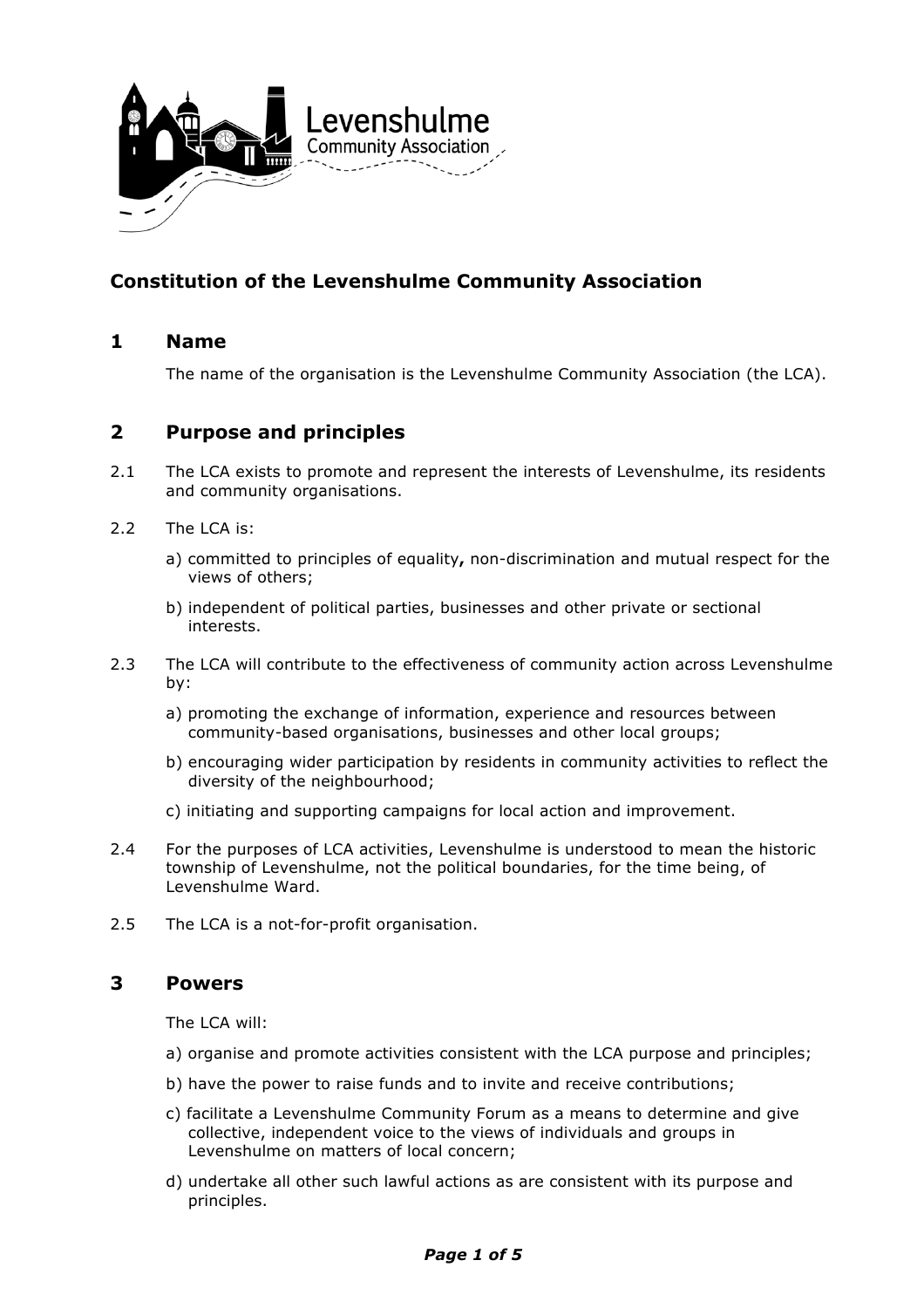# **4 Membership**

### **4.1 Eligibility**

- 4.1.1 Membership of the LCA is open both to non-political community-based & voluntary organisations and individuals.
- 4.1.2 The LCA will have three categories of membership: Ordinary, Individual and Associate.
- 4.1.3 The Core Group may terminate or suspend membership at its discretion if a member is deemed to have acted in a way prejudicial to the interests of the LCA, its purposes or principles.

#### **4.2 Ordinary Membership**

- 4.2.1 Ordinary Membership is open to Levenshulme community-based & voluntary organisations on payment of a membership fee.
- 4.2.2 An applicant must satisfy a General Meeting that they are a genuine representative body within Levenshulme.
- 4.2.3 Each LCA Ordinary Member shall:
	- a) have one vote;
	- b) elect or otherwise appoint a representative for each LCA General meeting.
- 4.2.4 The membership fee:
	- a) shall be decided at the AGM;
	- b) may be altered at an EGM with a two thirds majority of those in attendance.

### **4.3 Individual Membership**

- 4.3.1 Individuals who have made a contribution to Levenshulme in a personal capacity may be approved for personal membership by a two thirds majority of the Core Group.
- 4.3.2 Individual members will not have a vote but may otherwise participate fully in LCA business.

#### **4.4 Associate Membership**

- 4.4.1 All elected political representatives whose constituency or ward includes all or any part of Levenshulme will be offered Associate Membership.
- 4.4.2 Associate members will not have a vote but may otherwise participate fully in LCA business.

# **5 General Meetings**

- 5.0.1 The LCA will hold at least four General Meetings a year, one of which will be the Annual General Meeting (AGM).
- 5.0.2 The date, time, venue and agenda for meetings will be published at least one week in advance.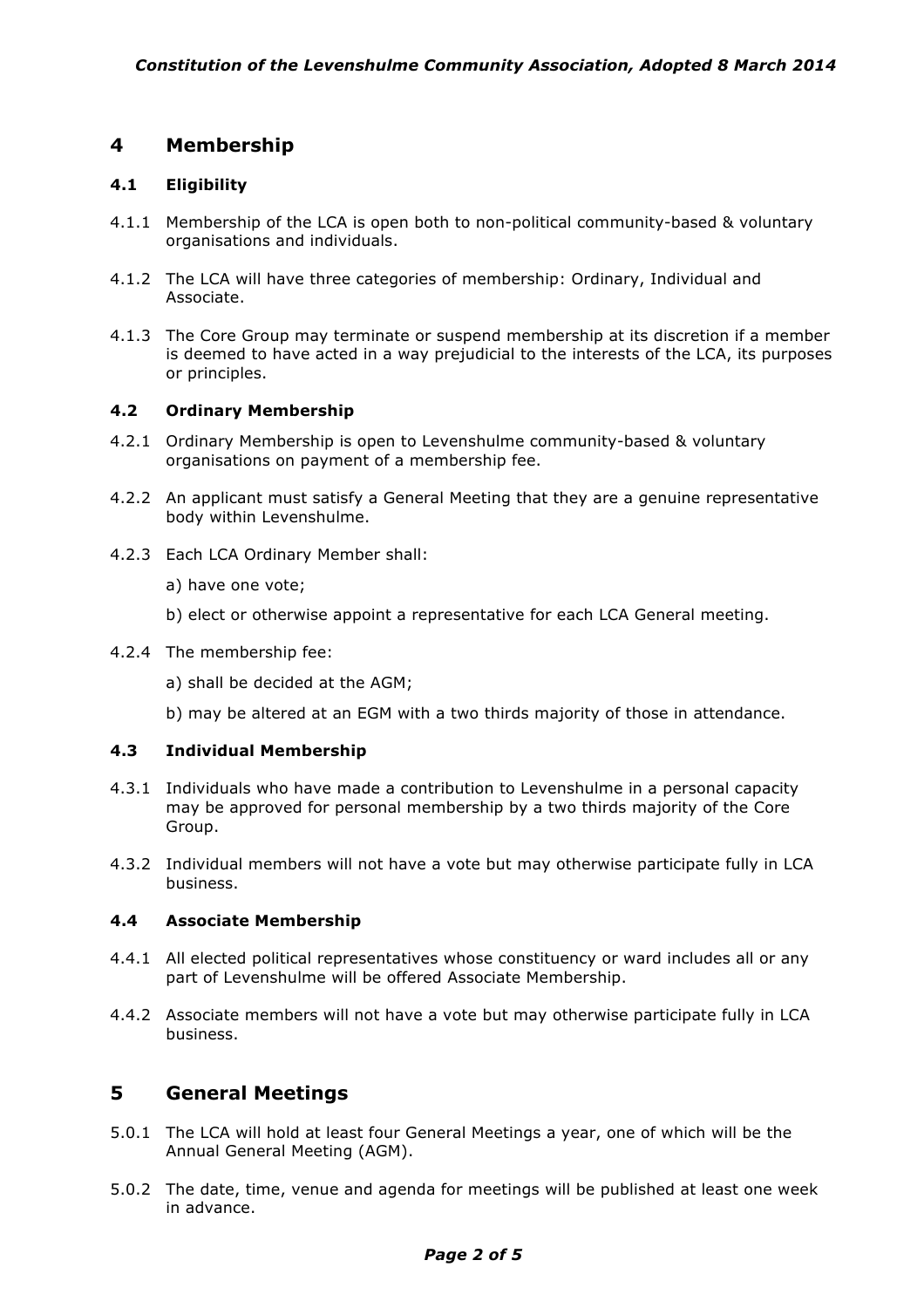- 5.0.3 Non-members may be invited to attend as observers at the discretion of the person chairing the meeting.
- 5.0.4 Voting at General Meetings and the AGM is restricted to LCA Officers and ordinary members.
- 5.0.5 An attendance list of those present and notes of decisions taken will be kept for every General Meeting.
- 5.0.6 Standing Orders may be drawn up for the conduct of General Meetings and will become effective when adopted by a two-thirds majority at a duly convened General Meeting.

#### **5.1 Annual General Meeting**

- 5.1.1 An Annual General Meeting will be held once each year, within 15 months of the preceding AGM.
- 5.1.2 The date, time and place of the AGM will be notified to Members at least 14 days in advance.
- 5.1.3 The quorum for an AGM will be the three Officers plus ten or 50% of Ordinary Members whichever is the less. If this quorum is not met, the AGM will be adjourned and reconvened for a new date within 30 days time.
- 5.1.4 The agenda of the AGM will include reports from the Chair, Secretary and Treasurer (including a statement of accounts) and elections as well as any other items of business.
- 5.1.5 Any agenda items must be notified to the Secretary at least 10 days in advance of the AGM.

#### **5.2 Extraordinary General Meetings**

- 5.2.1 The Core Group or, by request in writing, any six members of the LCA will be entitled to call a Extraordinary General Meeting (EGM) for the purpose of considering the business specified in the notice for the meeting.
- 5.2.2 14 days notice of any EGM must be given to LCA members.
- 5.2.3 The quorum for an EGM will be the three Officers plus ten Ordinary Members.

### **6 The Core Group**

- 6.1 There will be a Core Group comprising:
	- a) Chair, Secretary and Treasurer (known as the Officers of the Association);
	- b) up to four ordinary members.
- 6.2 Elections for the Core Group will take place at the AGM by secret ballot and those elected will serve for 1 year.
- 6.3 Any vacancies arising during the year of office will be filled at the next General Meeting to serve until the next AGM.
- 6.4 A Returning Officer will be appointed to organise each election. The Returning Office may not be a candidate in any election being run under their supervision.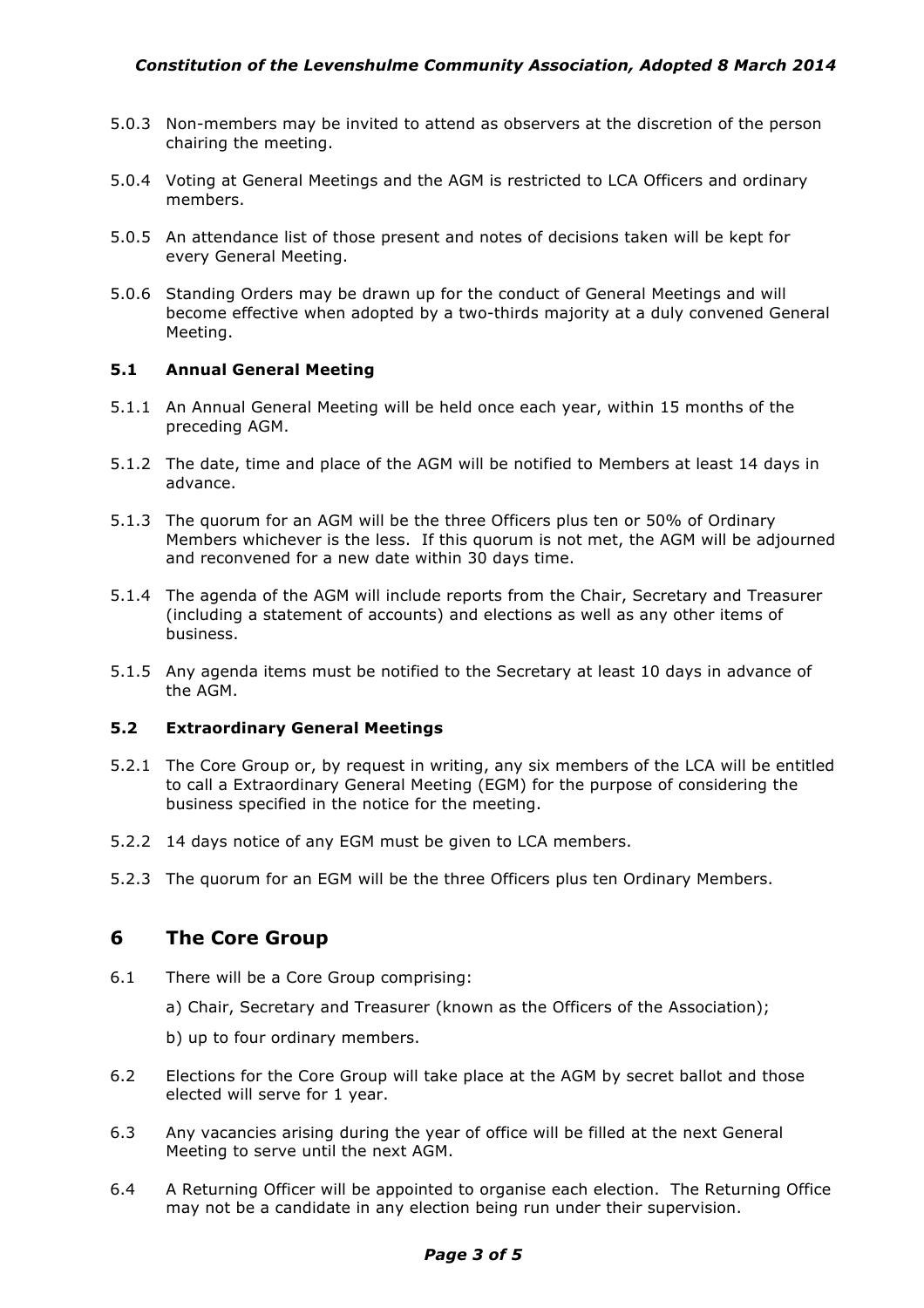## **7 The Levenshulme Community Forum**

- 7.1 The Levenshulme Community Forum is a meeting which is open to all those who live, work, or have an interest in Levenshulme.
- 7.2 The purpose of the Forum is to:
	- a) provide information about matters of current concern;
	- b) allow participants to put their questions and voice their views;
	- c) establish the position of the Levenshulme community by voting on appropriate motions.
- 7.3 The Forum will meet at least twice per year at a venue sufficiently large to accommodate all those expected to attend.
- 7.4 Meetings of the Forum will be convened by the Core Group and advertised throughout Levenshulme by appropriate means of communication.
- 7.5 Meetings of the Forum will be chaired by the Chair of the LCA or their appointed deputy.
- 7.6 Standing Orders may be drawn up for the meetings of the Public Forum and will become effective when adopted by a two-thirds majority at a duly convened General Meeting of the LCA.

## **8 Finance**

- 8.1 One or more bank accounts in the name of the LCA will be maintained to hold the current and any reserve funds of the LCA.
- 8.2 The LCA may offer the facility to hold funds temporarily on behalf of communitybased and voluntary groups in Levenshulme where they do not have a bank account.
- 8.3 The LCA's Officers will be the authorised signatories for bank accounts.
- 8.4 Payments will be approved in all cases by the signature of any two of the three Officers.
- 8.5 The Treasurer will submit a statement of accounts for the preceding financial year for approval to each AGM. The accounts presented will separately identify current year income and expenditure by the LCA, any funds held temporarily on behalf of other groups, and any restricted or unrestricted reserve funds.
- 8.6 In order to comply with Data Protection, the details of individual balances and transactions of funds held on behalf of others will be presented to the Core Group only and will not normally be made public. In the event of any dispute, they may also be revealed to a relevant council officer, a chartered accountant, a lawyer, or to the police.

# **9 Communications**

9.1 The LCA will strive to communicate its business and activities to its members and to other residents and groups in Levenshulme.